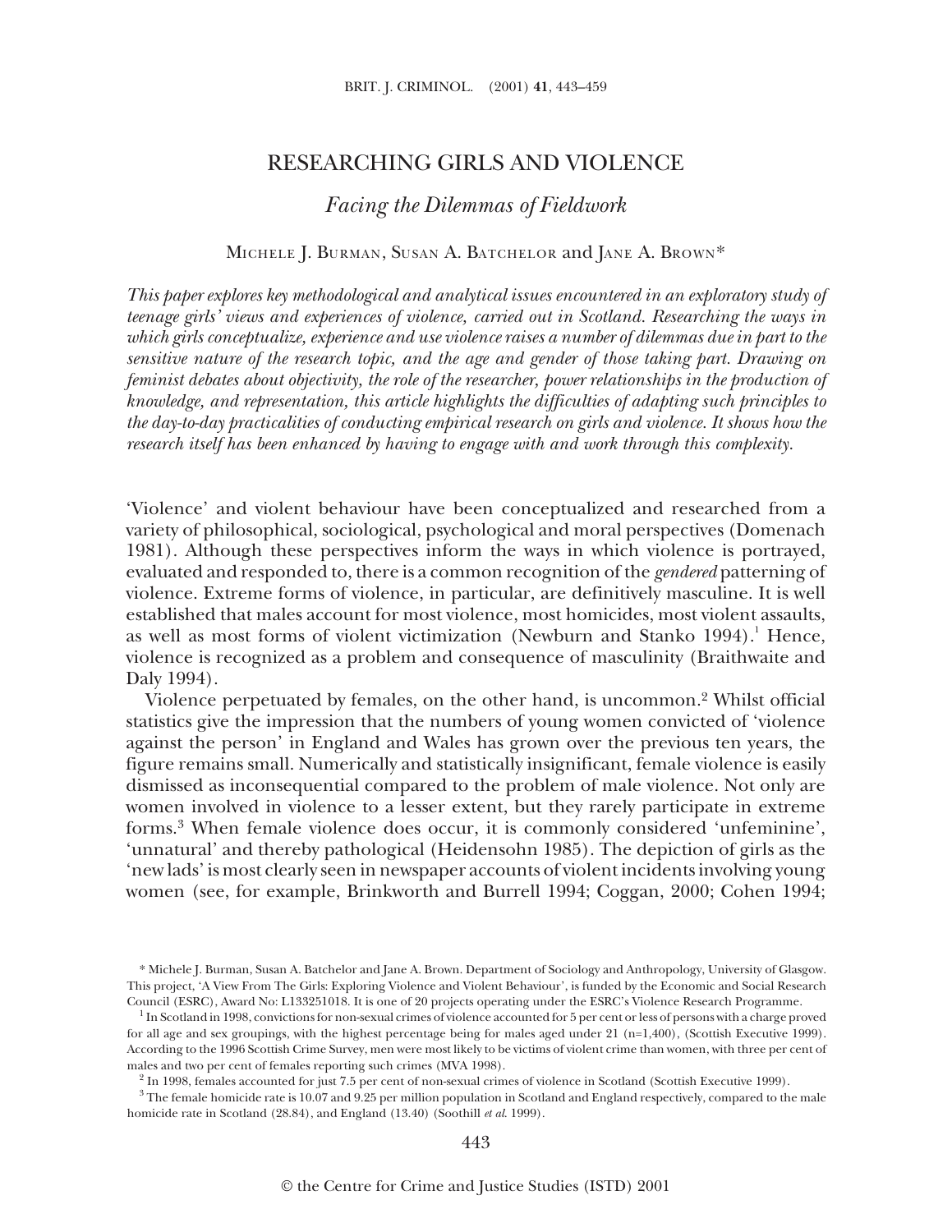Knowsley 1994; Mitchell, 2000) where such violence is presented as a new and growing problem.

Patterns of female invisibility have also been set by male-centred research investigations, as most empirical research and theoretical explanations of violence have focused on men and boys, and the experiences of women and girls have been largely ignored. Where theories of female delinquency and aggression have been put forward, these have tended to be constructed out of existing theories premised upon male experience.4 With a few notable exceptions (Campbell 1981, 1984; Chesney-Lind 1993, 1997) there has been little examination of how violence might figure in the everyday consciousness of young women and how it might be mobilized in the ordinary settings of their daily lives. There is scarce information about young women's pathways into violence; the manner in which they are violent; how they use or 'manage' violence; how they deal with potentially violent encounters; and how they desist from using violence. The implications of this relative invisibility are far-reaching. Not only does it present problems for 'seeing' girls' violence, but it also means that we lack an informed theoretical and analytical vocabulary to investigate or conceptualize female violence that is not grounded in male behaviour.

In Britain, work on girls and violence is at an embryonic stage. Very few British research endeavours have directly addressed female violence or the role that violence plays in the lives of girls.5 In North America, however, academic engagement with these issues is burgeoning (see for example, Baskin and Sommers 1993, 1998; Campbell 1990; Chesney-Lind and Shelden 1992; Chesney-Lind 1997). For the most part, this interest has centred on gang involvement and the experiences of girls who are struggling at the socio-economic and socio-cultural margins and who are mostly black or Hispanic.<sup>6</sup> Whilst this research provides a useful theoretical background against which an understanding of girls and violence can be developed, such work is based in a different socioeconomic and cultural setting, and cannot be easily projected on to the British context.

### *The Background to 'A View from the Girls' Project*

In our current work, we are attempting to investigate teenage girls' views and experiences of violence and violent behaviour, placing these within the context of their everyday lives. Following Chesney-Lind and her colleagues (1992, 1997) we believe that in order to comprehend girls' relationships to violence it is necessary to understand the social, material and gendered circumstances of their lives, how they live their lives and make sense of their actions, by drawing on their personal accounts. Unlike Chesney-Lind, our focus is not on marginalized gang members, but on girls drawn from a range of socioeconomic and class backgrounds, living in a variety of locations across Scotland. For the most part, these girls are not in the juvenile justice system<sup>7</sup> or part of an identifiable gang. Although some of those we have encountered during the research could be described as

<sup>4</sup> Such as those with a biological base (e.g. Wilson and Herrnstein 1985), those which emphasize gender roles (e.g. Berger 1989; Hagan *et al.* 1985, 1987), and those which embrace the 'masculinization' thesis (e.g. Adler 1975).

 $5$ That said, there are signs that academic interest in the UK is growing. When we first began research in this area in 1997, we were unaware of any other similar work ongoing in Britain. Since then, however, girls' violence has begun to figure increasingly as a topic for research (e.g. Archer 1998; Hardy and Howitt 1998; Kendall 1999).

 $6$  With one exception (Artz 1998), white girls tend not to be included in such studies.

<sup>7</sup> The Children's Hearing System in Scotland.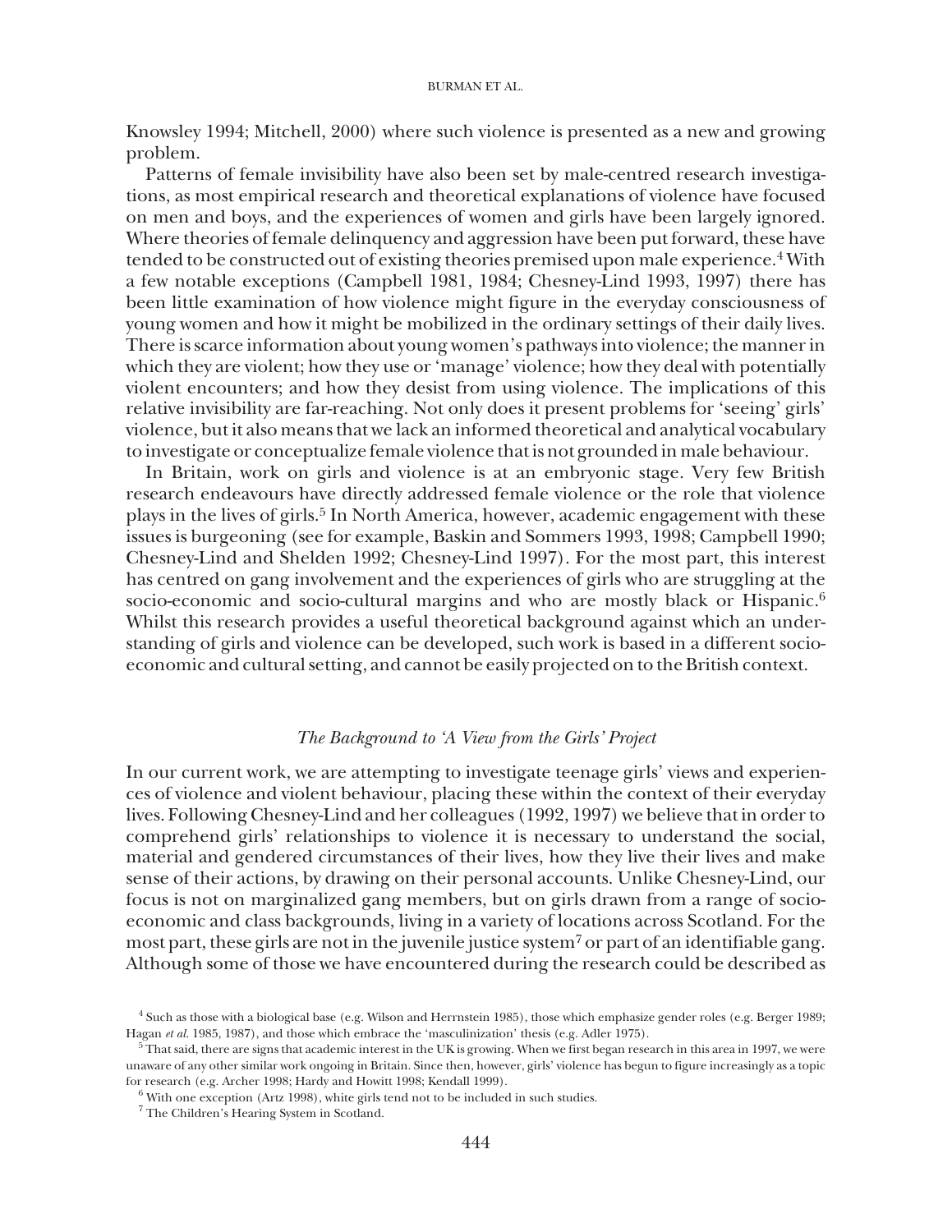such, ours is not specifically a study of 'violent girls'. It looks at the everyday understandings, conceptualizations and experiences of 'ordinary' girls. In exploring girls' everyday experiences, this research differs from much of the North American research which has taken a quantified view, seeking to understand violence in terms of sociological and psychological variables and factors (Artz 1998: 19). It also marks a departure from mainstream criminological research on violence, where the preoccupation has been with the *criminal* violence of the public not the private (Stanko 1994: 97) and much of women's experience of violence has been rendered invisible.

In approaching the research, we utilized a range of methods including the collection of field-notes, self-report questionnaires, small-group discussions and individual, indepth 'conversations'. Although we did not conduct participant observation with all of the groups all of the time, our qualitative research encounters were rarely 'one-off' meetings and some contact spanned over two years. The richness, length and intensity of these research encounters allowed us to define the style of research as ethnographic. Sometimes interaction with the young women took the form of quiet chats; sometimes it was more social, involving eating and drinking and smoking and 'having a laugh'. At other times, discussion was more formal and structured around particular issues. We drew on a range of visual stimuli and, on occasion, deployed techniques such as vignettes and imaginary scenarios in order to elicit conversation. Although we guided the discussion from time to time and, to an extent, set some parameters for the conversation, we took an early decision to try to move away from the mode of single direct questions and answers which is often the mode of communication that arises in adult-young person interactions. Instead, we chose to conduct open conversations with girls in order to generate data which, we hoped, would move beyond that which we would be able to accumulate through other means. Our intention was to be responsive to the concerns of the girls, letting them talk their own way into, and about, what *they* considered important.

Approximately 800 girls, aged 13–16 years, participated in one or more aspects of our study, a small number of whom had been formally labelled as 'troublesome' or 'violent' or 'at risk' by the education or juvenile justice system. We had a number of reasons for focusing on this particular age range. It has been argued that it represents a crucial time for the development of feminine identity (Hey 1997; Lees 1986). It is also a time when girls are nearing transition to the adult world and when they are facing important decisions about their futures, and when their social worlds, life chances and experiences are characterized by 'risks' associated with that transition (Cartmel and Furlong 1997). Perhaps most significantly, it is a time when girls learn how to take up their place in hierarchies and regimes of structural power (Hey 1997) and occupy gendered subject positions. The experience of 'being a girl' is intrinsically bound up with gender, class, race, age and sexuality. These categories operate as organizing principles in girls' everyday lives, imposing limits and boundaries on acceptable and unacceptable behaviour, and structuring opportunities. Additionally, and importantly, girls of this age have gone through the process of acquiring knowledge about what society will or will not tolerate in terms of unacceptable behaviour and what happens (or does not happen) when certain rules are broken or norms infracted.

There were other more conventionally criminological reasons for focusing on this age group. For both boys and girls this period is identified as an important time for the onset of offending behaviour, drug use, truancy and running away from home (Graham and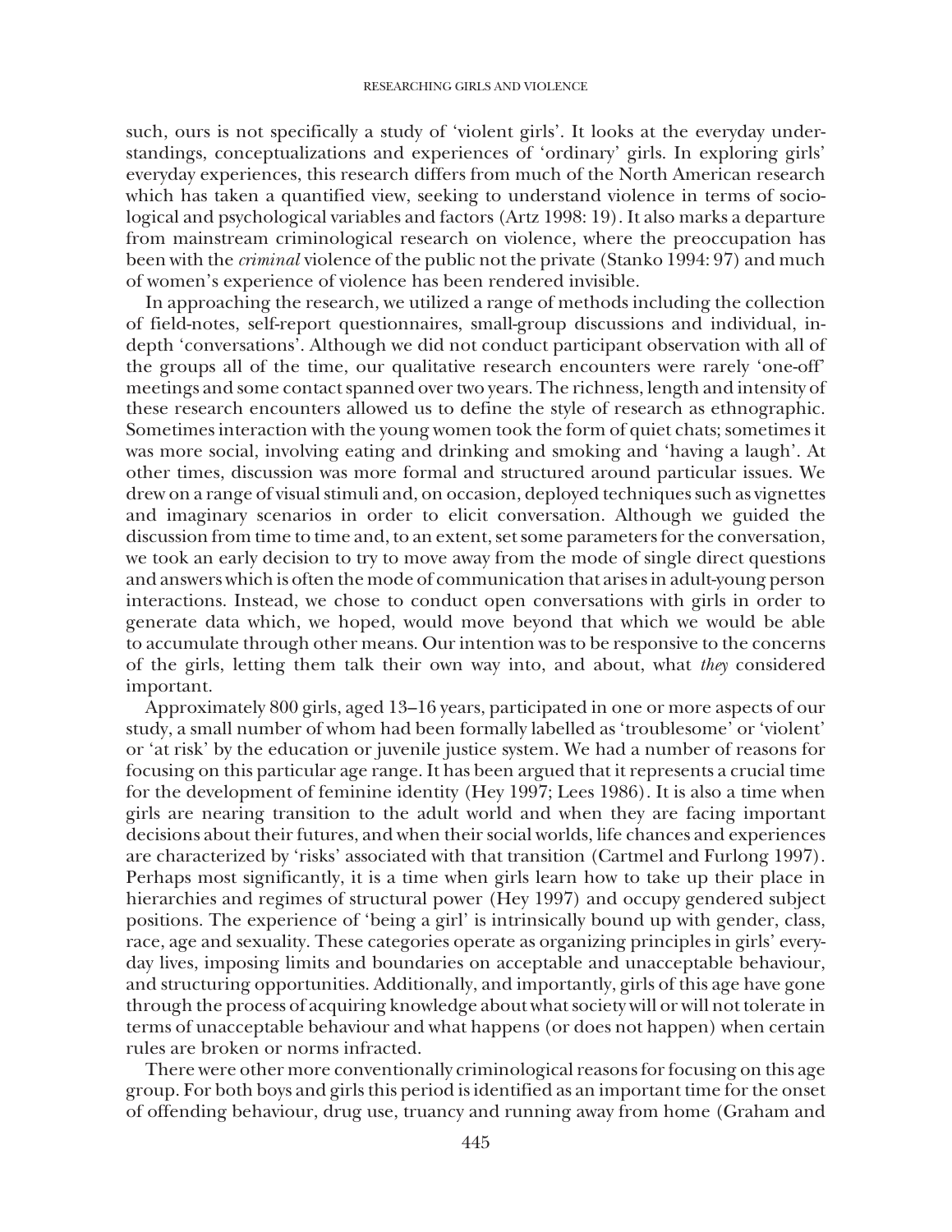Bowling 1995). Whilst Home Office figures show an increase in 14–17 year olds convicted of 'violence against the person', this is in contrast to a considerable decrease in the number of females aged 18–20 years involved in such offences.8 There is also an increasing awareness that the young are at a relatively high risk of violence, particularly from those known to them. Crime surveys show that young people (aged 16–24) of both sexes experience disproportionately more violence than older people, and that females experience very different types of violence to males, with 30 per cent of incidents of violence against women (in all age groups) classed as domestic violence, compared to only 3 per cent of incidents against men.9 Young women are also more fearful of violence (particularly sexual violence). In the 1996 Scottish Crime Survey approximately half of the respondents in the Young Person's sample said that they were 'very' or 'fairly' worried for each type of crime, with females being more likely to be worried about being a victim of any of the types of crime listed.10

#### *Feminist Method and Girls' Experience*

We characterize this work as 'feminist' on the basis of our epistemological positioning and the methodological decisions made in advance of commencing the study. We assume, as Ramazanoglu has put it (1989), that a key imperative of feminist research is to produce knowledge that provides 'understanding of [women's] experience as they understand it, interpretation of their experience in the light of feminist conceptions of gendered relationships, and a critical understanding of the research process' (1989: 435). Hence our theoretical framework was complemented by reflection on appropriate methods for researching girls and violence and concern for the ethics of our research practice.

Although there is a lack of consensus amongst feminist researchers about what exactly constitutes 'feminist methodology' (Gelsthorpe 1992), there is a common insistence that gender and power, and particularly the interplay of the two, are central to the research endeavour (Harding 1987). Moreover, feminists have turned attention to the fluctuating and fluid nature of power, and the need to attend to gender and power relations between researchers and the researched within the research process.11 This attention has played out in a refusal to treat women as objects of research, and led to attempts to engage them as active subjects in all stages of the research process (Stanley and Wise 1990). Additionally (and relatedly), there is an emphasis on the significance of reflexivity on the part of the researcher. Feminist concerns with reflexivity stress the situating of

<sup>8</sup> According to the Home Office, due to the disproportionate increase in offending amongst younger (under 18), female offenders, the peak age of offending dropped from 18 in 1997 to 15 in 1998 ((1999) Cautions, Court Proceedings and Sentencing, E&W, 1998).

 $9$  Domestic violence is defined as those incidents involving partners, ex-partners, household members and other relatives (MVA 1998).

 $10$  Two out of three female respondents said that they were worried about being sexually assaulted, attacked in the street, mugged and robbed (MVA 1998).

<sup>&</sup>lt;sup>11</sup> Whilst other critical methodological perspectives (e.g. Marxists, Critical Theorists), have offered similar criticisms of social science research (about the need for dialogue with research participants, ethical considerations, and reflexivity within the research process, for example), feminist perspectives remain distinctive in their insistence upon the centrality of gender *and* power. Other perspectives often ignore or marginalize gender; sometimes perpetuating gendered power relations within the research process.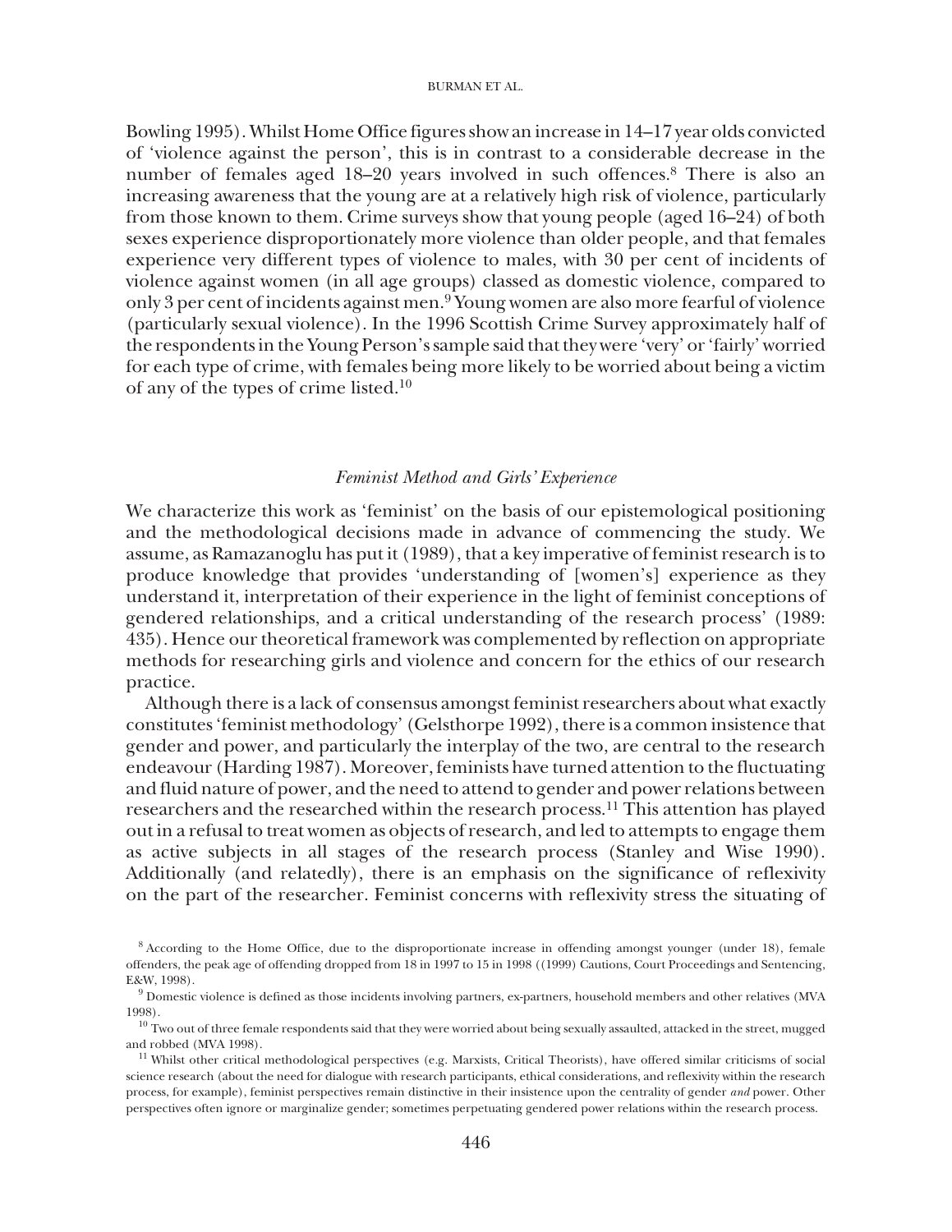the researcher and understanding her 'personal history' (or 'herstory'), her lived experience (including the relation of research to experience), as integral to the research process (Maynard 1994). Reflexivity also entails a consideration of the *effects* of the experience of fieldwork on the researcher.

These considerations have been particularly important in the context of our study, translating into a number of imperatives that structured our approach. These were: a commitment to ground the study in young women's experiences of violence, hearing their accounts and privileging their subjective views; framing the research as a collaborative exercise in an attempt to reject hierarchical relationships within the research process; and attempting to make explicit the reasoning procedures that we use in carrying out our research (Morris*et al.* 1998) in the recognition that we as researchers are a central part of the research process. A central objective was to try to produce a reflexive, feminist account of knowledge production, whereby we made visible the specific social and political context shaping our research engagement with epistemological, methodological and ethical issues, and also with the interpretation of the 'data' that we generate.

The imperatives structuring the research, coupled with the volatile and sensitive nature of the research topic (violence) and the age and gender of those taking part (teenage girls), together threw up methodological, analytical and ethical dilemmas and practical challenges that form the basis of discussion in the rest of this paper.

#### *Framing the Research as a Collaborative Exercise*

Research with young people raises particular ethical issues (see Alderson 1995) in addition to the demands of 'good research practice'. From preliminary work in this area, we were aware of the complexity and the sensitivity of the research topic and of the imbalance of power between the girls and ourselves.<sup>12</sup> Asking research participants about their views and experiences of violence necessarily entails the disclosure of potentially sensitive material. This has implications not only relating to the exploitation of participants' vulnerabilities for the sake of career advancement (Finch 1984: 80; Skeggs 1994: 81), but also in terms of the personal, emotional, psychological and social effects of disclosing painful or personal incidents. As researchers, we had the power to define the research situation, to steer the agenda along a certain course, to control the information we ourselves were prepared to disclose, and also to shape the production of the data (Holland and Ramazanoglu 1994).

Attempting to maintain non-hierarchical power relations and foster collaboration proved difficult on a number of levels. Social and legal rules position young people as minors with few decision-making powers, and so accessing girls under the age of 16 involved gaining consent from adult gatekeepers, such as parents and teachers. Gaining consent from girls themselves does not ensure certainty either, because of their marginalized social, political and economic position. As James *et al.* (1998) recognize, such vulnerabilities may put young people 'at risk' in the research relationship through their placing of 'too much' trust in the adult researcher (1998: 187).

<sup>12</sup> Burman *et al.*(1997), *Report to the Calouste Gulbenkian Fundation* (unpublished).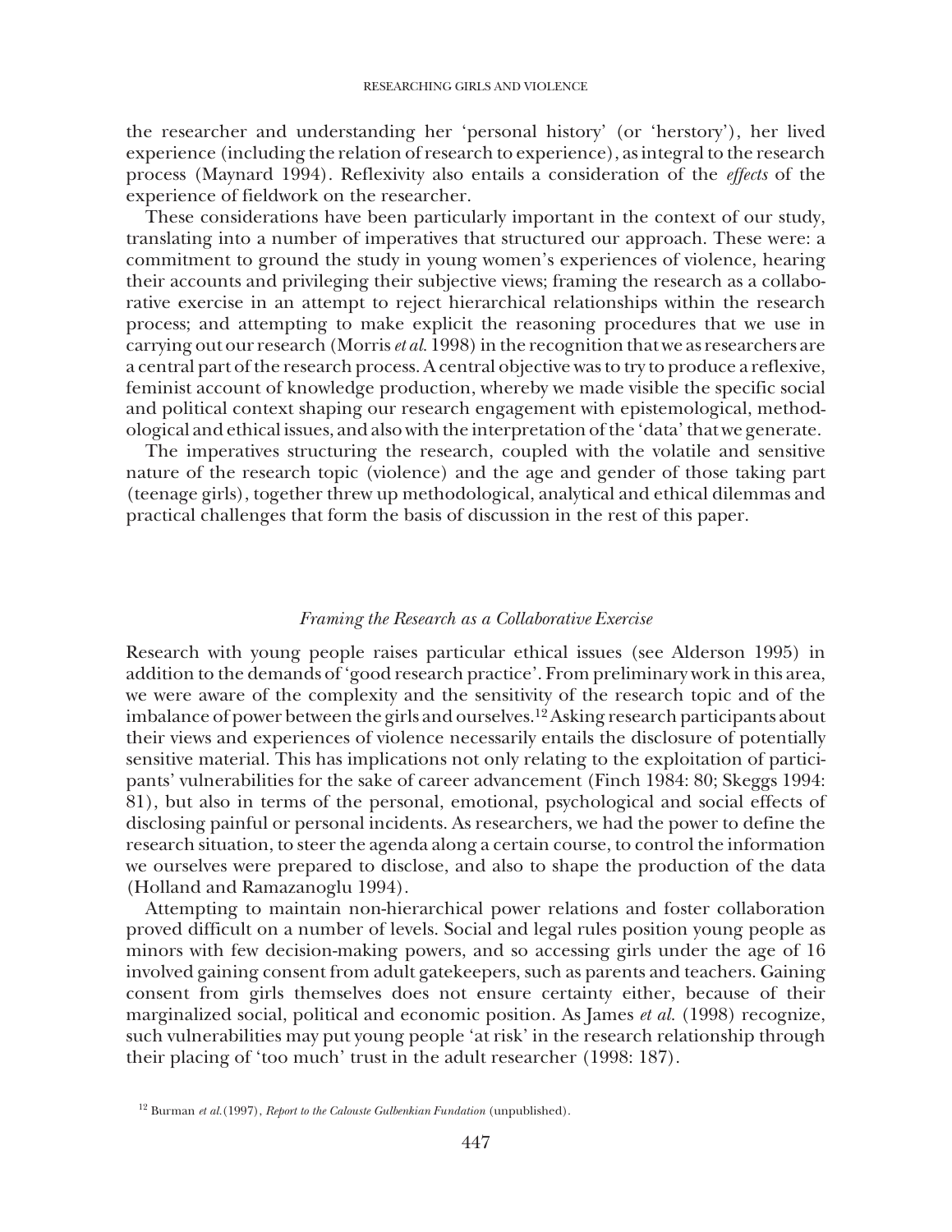In participating in the research, most girls were entering unfamiliar territory, unsure of what was required of them, of what was entailed in 'research' and of each of our respective roles. Very few had encountered researchers before and, perhaps more significantly, rarely encountered adults who were interested in what they had to say. Consequently, initial contact was very important in setting the tone of the research encounter.13 Obtaining informed consent required that we tell potential participants what involvement entailed; yet, this was in itself problematic. An important aim of the research was to unpick girls' own meanings and definitions, for example of what they considered 'counted' as violence, and where violence 'fitted' into their lives. Hence, while we needed to explain the research and why it was being done, this had to be achieved without pre-defining the 'problem' or leading girls to give the responses they thought we were anticipating.14

From the outset, we stressed our general concern with girls' lives, but also our particular interest in their views and experiences of violence. A significant (but unsurprising) consequence of our decision to 'come clean' about the research topic was that, practically, it became very difficult to overcome the assumption that we were solely interested in the 'problem of violence'. So pervasive and powerful are the associations of violence that it quickly became prioritized as the template for discussion. Girls very rapidly moved on to talking about violence, often offering deeply personal accounts of victimization or involvement in violence, without much preamble. We were surprised at the frequency with which many girls articulated a clear 'need' to talk about the many forms of behaviour they experienced as violence or abuse, its impact on their lives, and their feelings about being subjected to or using violence. In retrospect, we underestimated the centrality of violence and abuse (verbal, physical, emotional and sexual), and the fear of violence, to young peoples' lives.15

One means advanced by researchers to redress the balance of power between themselves and their research participants is through reciprocity (Golde 1970/1986). As Hammersley and Atkinson have noted, 'It is hard to expect 'honesty' and 'frankness' while never being frank and honest about oneself' (1995: 91). Throughout the course of the research, girls were curious about our personal biographies and asked specific questions about our personal lives ('Are you two best friends?' or 'Do you have children?') and our past violent experiences ('Were you ever bullied?' or 'Have you ever been in a fight?'). Whilst such exchanges can facilitate the generation of much useful and important 'data', they must be handled sensitively as investment of personal identity in the research relationship can be risky and exploitative. Generally, we did our best to respond to personal questions at the end of the interview, but this was not always possible (for example, where respondents left suddenly). A particular problem we faced was in deciding how much self-disclosure was appropriate or fruitful. Commitment to

<sup>&</sup>lt;sup>13</sup> This involved an initial visit by two researchers to introduce the project and distribute consent information. The aim was to encourage involvement in the project, whilst providing girls with the chance to go away and think about whether or not they wished to take part.

<sup>&</sup>lt;sup>14</sup> Brannen (1988), highlights the problems of whether and how to name the topic under investigation; whether or not to reveal all at the outset, and whether or not to set the boundaries of the research (1988: 553).

<sup>&</sup>lt;sup>15</sup> More than half of the girls in the quantitative sample said they were worried about being sexually attacked (58 per cent), or bullied (50 per cent). The overwhelming majority (91 per cent), had suffered verbal abuse, whilst 41 per cent had experienced someone deliberately hitting, kicking or punching them. A massive 98.5 per cent had witnessed at first hand some form of interpersonal physical violence, and 70 per cent had witnessed five or more different violent acts.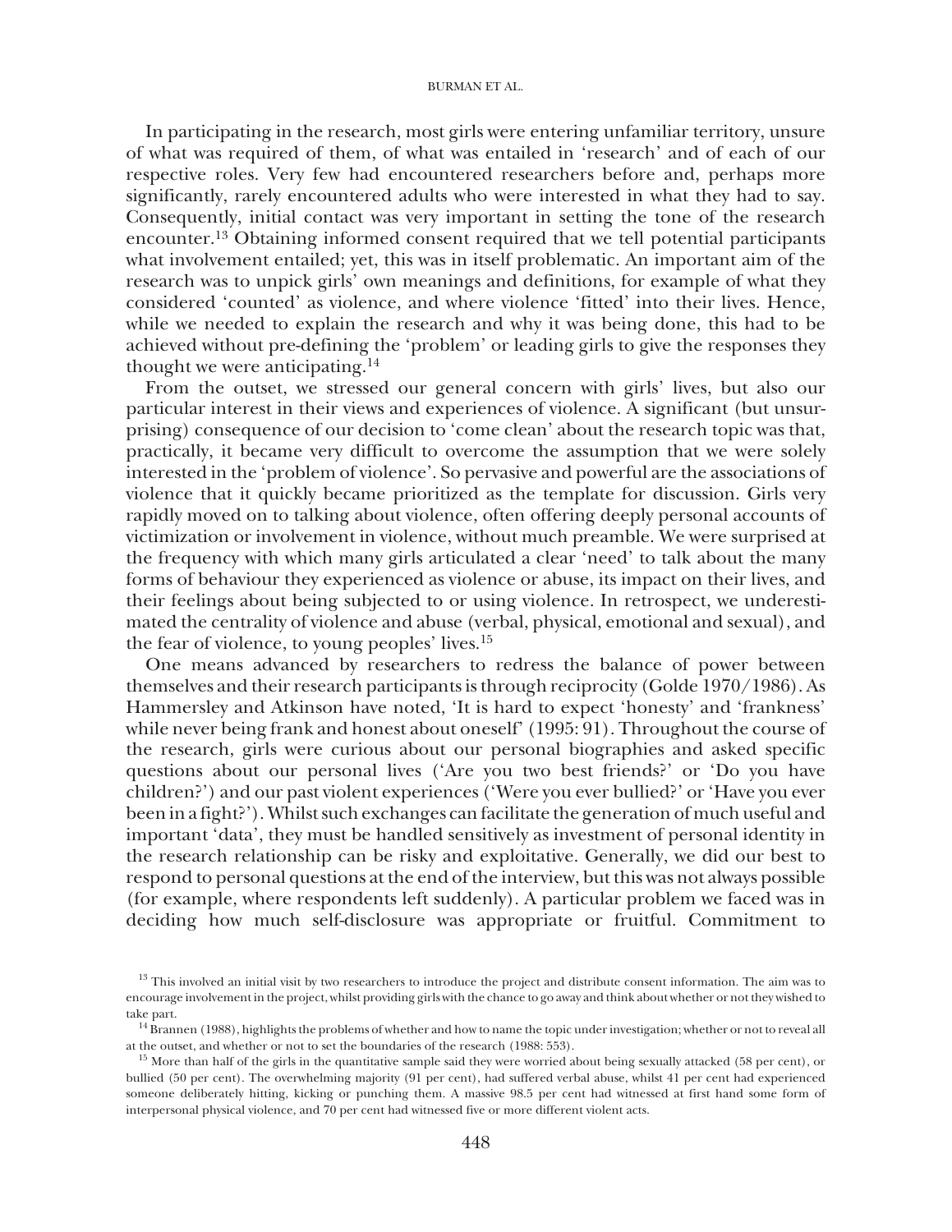reflexivity suggests that the researcher disclose what are often intensely personal experiences and private emotions. In practice, however, the sensitivity of the research topic, combined with our own feelings of vulnerability, meant that we sometimes felt reluctant about exposing aspects of our own intimate relations.16

Group discussions have been proposed as effective in defusing the balance of power between researcher and researched (Barbour and Kitzinger 1999). Such groups dilute the effect of adult-young person power relationships and afford the opportunity of generating data in a situation more closely resembling that of other contexts involving interaction with a peer group. But there are issues of power *within* young people's peer groups to consider (Green and Hart 1999), particularly where participants disclose private intimacies in front of peers with whom they 'have a life' beyond the research. For some girls the group setting provided valuable peer support, in that it allowed them to express their views in an atmosphere of trust and minimal embarrassment. As Kelly (1988) has noted, the process of discussing violence can sometimes lead to a reflexive review of the respondent's experience; disclosure can be a means through which participants' experiences are validated (Currie and MacLean 1997: 167). Many girls maintained that taking part in the research enabled them to reflect upon their experiences and gain better understanding of the role and impact of violence in their lives.

For other girls the group format proved inhibiting. Some were clearly distressed at the turn taken by discussions and we, as researchers, needed to be not only attuned to the possibility of such situations arising, but also equipped to make quick decisions when they occurred. What do you do, for example, if a participant looks like she is about to cry? Or if someone discloses information that is distressing, not only for themselves, but for the other girls present? Should you fill 'uncomfortable silences', or should you sit back and let the participants speak? Questions such as these raise further queries about the appropriate researcher response, for example whether it is better to refocus the discussion on to safer ground (and risk invalidating an individual's experience) or halt the proceedings altogether (thereby drawing attention to the individual girl). In some cases, leaving girls themselves to fill 'uncomfortable silences' can be very revealing—in terms of who says what—but in others it is not appropriate. And one can always explore individual girls' disclosures further in a different (individual interview) setting.

Whereas some researchers argue, on pragmatic grounds, for ethical guidelines to be used on a more or less discretionary basis (e.g. Punch 1986); others point to the way in which ethnography poses a contradiction between feminist ethics and methods (e.g. Holland and Ramazanoglu 1994). A key issue is the inherent tension set up between the aims of research (to 'elicit information') and ethical concerns (to 'protect' those taking part). Having given informed consent, participants should (in theory, anyway) be aware of the potential harm and consequences of disclosure, though it is still the responsibility of the researcher to renegotiate this consent *throughout* the research encounter and in doing so to minimize harm. Our agreed strategy was to allow girls themselves to define how far distressing experiences should be talked about (be this through verbal or non-verbal means). That said, there were instances when *we* felt the need to steer the

<sup>&</sup>lt;sup>16</sup> Other researchers have written about their ambivalence about wanting to preserve their privacy while asking others to make public parts of their private experience (Mauthner 1998; Bell 1998).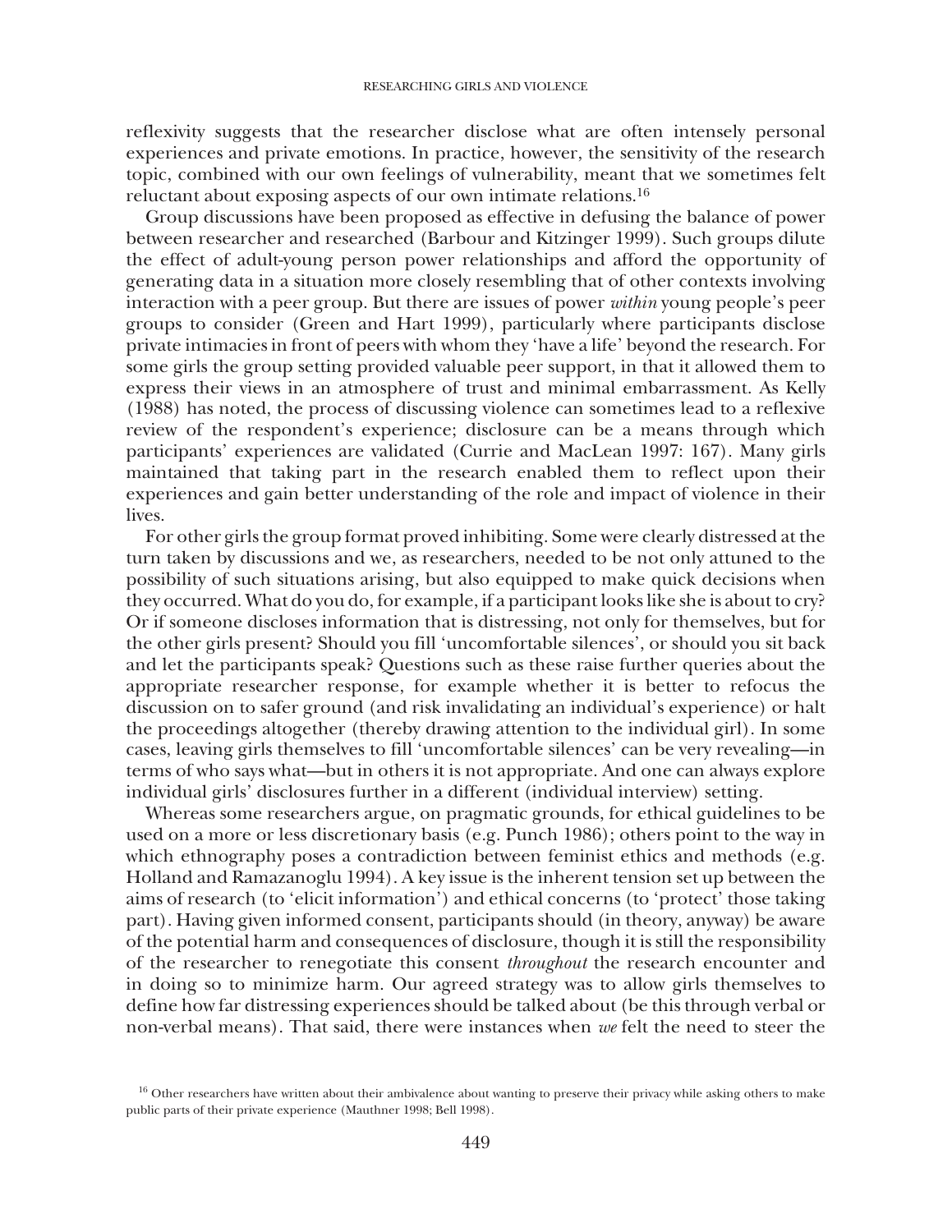conversation away from sensitive issues, particularly in the group discussions conducted in drop-in centres and youth cafes, where there was a lack of privacy and lots of comings and goings by others not part of the group.17

While issues of power and control were clearly crucial, it would be inaccurate to depict girls as completely powerless in the research setting. There were many ways in which girls challenged and contested our power as researchers, for example, by not turning up to pre-arranged meetings, walking out in the middle of interviews, disrupting discussions via interpersonal violence and resisting attempts to restore order. Girls often arrived with pre-arranged appointments (e.g. to meet friends, to go to the cinema, to go shopping), and in doing so set us clearly defined time limits for discussion. A few brought along friends and boyfriends who would sit in on the discussion but refused to take part. Throughout the research, girls challenged our preconceptions about violence and abuse (emphasizing, for example, the serious consequences of verbal abuse and/or disputes among friends, or the 'naturalness' and 'fun' of sibling aggression or physical games), making us reconsider our ideas and reassess our theoretical (and political) positions.

## *Provoking Violence?*

In the research setting, girls' accounts and definitions of violence were the result of their interaction with us as researchers. Girls were oriented towards thinking and talking about violence in advance of each encounter and they told their stories—and acted out their behaviour—as a direct result of our interest and intervention. As 'skilled' researchers, we structured and controlled each encounter; sometimes (it seemed) bordering on the coercive in our pursuit of information. We implicitly challenged girls' views by asking further questions, for expansion of particular points, and requesting examples, using language ('And then what happened?') as well as our bodies (posturing, leaning forward) to show active interest. Viewed this way, there is little difference between encouraging violent talk and the generating of 'data'; the research encounter itself has the potential to resemble and reproduce violence.18

By saying to girls that we are taking their accounts and views of violence seriously, we run the risk of contributing violence by and between girls, within and out with the research setting. There were several incidents where talk of violence spilled out into the acting out of physical violence. In some cases, girls spontaneously began to demonstrate certain tactics and manoeuvres. Whilst for the most part these demonstrations were accompanied by much laughter, on a couple of occasions they spilled over into 'serious' fights, and reminded us of the need for ground rules. One particular incident—a fist fight between two 14 year olds, where one girl was pushed into a glass door and hurt quite badly—arose from our use of vignettes and role-playing activities. We abandoned the use of such material thereafter.

<sup>&</sup>lt;sup>17</sup> Some discussions were held in girls' regular meeting places, usually informal settings where complete privacy was often impossible, with people playing pool or listening to music. In youth centres, we were often unable to secure a private room and discussions took place in an office or kitchen. This is a common problem in research. Maintaining confidentiality in such settings is a tricky issue.

<sup>&</sup>lt;sup>18</sup> Of course, this observation must be balanced with the fact that the purpose of our research was to generate 'data' on girls' views and experiences of violence and violent behaviour. In other words, producing 'talk' about violence was part of the job.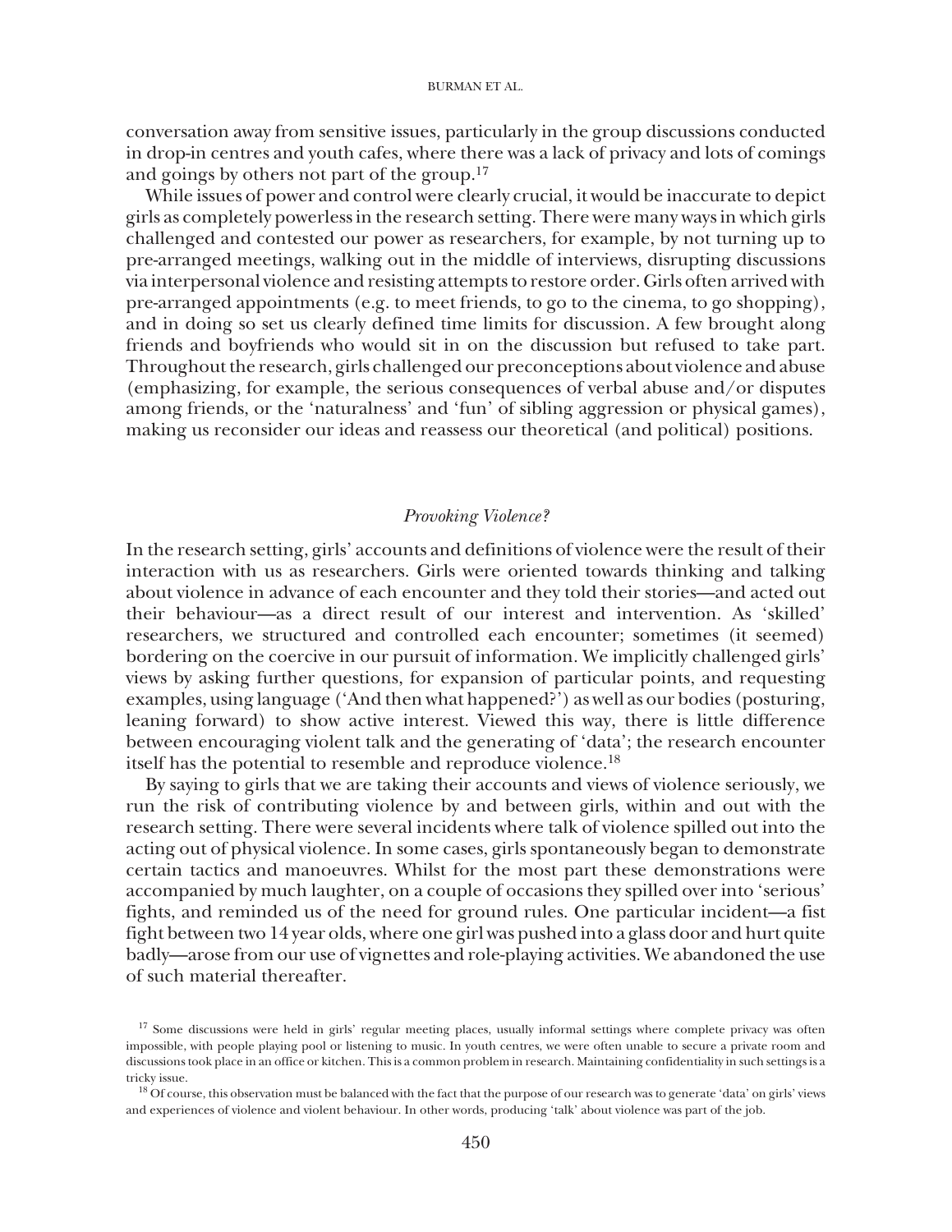#### RESEARCHING GIRLS AND VIOLENCE

Violence research has the ability to revive old antagonisms and stir up latent harms not only in the fieldwork setting, but also beyond (Renzetti and Lee 1993; Kelly 1988). One notable example took place in a residential home where, shortly after completing the self-report questionnaire, one girl had what staff there termed a 'violent outburst'. We heard her being dragged, literally kicking and screaming, by care staff back to her room. Such incidents raise ethical concerns about conducting research in such settings and underline the unpredictability of each research encounter. We have little idea, in advance, of the fragility of girls' friendships, their family backgrounds, personal histories, and the legacies of violence in their own lives. This information can sometimes be gleaned from youth workers or other key informants, but is of little use when new girls, with unknown alliances and festering conflicts, turn up to participate in the study.

## *Interpreting Data—Making Sense of Experience*

In conducting this research, we were aware of the importance of remaining reflexive, recognizing that our own (personal and theoretical) assumptions and beliefs needed to be carefully dissected and explicated in terms of their effects on the research process. Research of this nature inevitably involves issues of the personal, the emotional, and the self. As Coffey articulates, 'The memory that is brought to bear is both uniquely biographical and collective. The personal experience of autobiographical memory is organised through socially shared resources' (1999: 127). Researchers approach research both as academics and as individuals with personal lived experiences. As women who were once girls we shifted between being researcher/observer/listener to participant, as aspects of girls' experiences resonated with our own.

Several writers are alert to the effects on researchers of doing sensitive research (see, for example, Kelly 1988; Brannen 1988; Moran-Ellis 1996). Reactions may, in part, be due to the emotional intensity of the stories narrated, but sometimes fieldwork stirs up emotional issues of one's own. The present study has thrown up a myriad of painful disclosures, including: domestic violence, self-harm, being bullied, attempted suicide, rape, torture, as well as mental, physical and sexual abuse. Many of the research conversations were emotionally draining and demanding and, even now, at the writing up stage, it is hard to get away from the impact of some of the stories presented. Relistening to the tapes and rereading transcripts bring the research encounter back to life, often in vivid detail, and can exacerbate the emotions originally experienced (Bourne 1998: 99). Working as a four-person team meant that we were lucky insofar as we were able to discuss emotionally disturbing material in a mutually supportive environment.19 Each of us was privy to fieldwork experiences that were distressing and as a result we had a shared understanding of the emotions engendered.

Acknowledging the sheer intensity of the emotions involved in the study of violence is vital for researchers as it enables us to analyse reflexively the differences between the values of the self and those of the other (Stanko 1997). According to Stanley and Wise (1990), a duty of feminist research is to deal with women's subjectivity, and that includes the (often conflicting and contradictory) inter-subjectivities of researchers and

<sup>&</sup>lt;sup>19</sup> This is a luxury often denied to PhD and other lone researchers working on the topic of violence.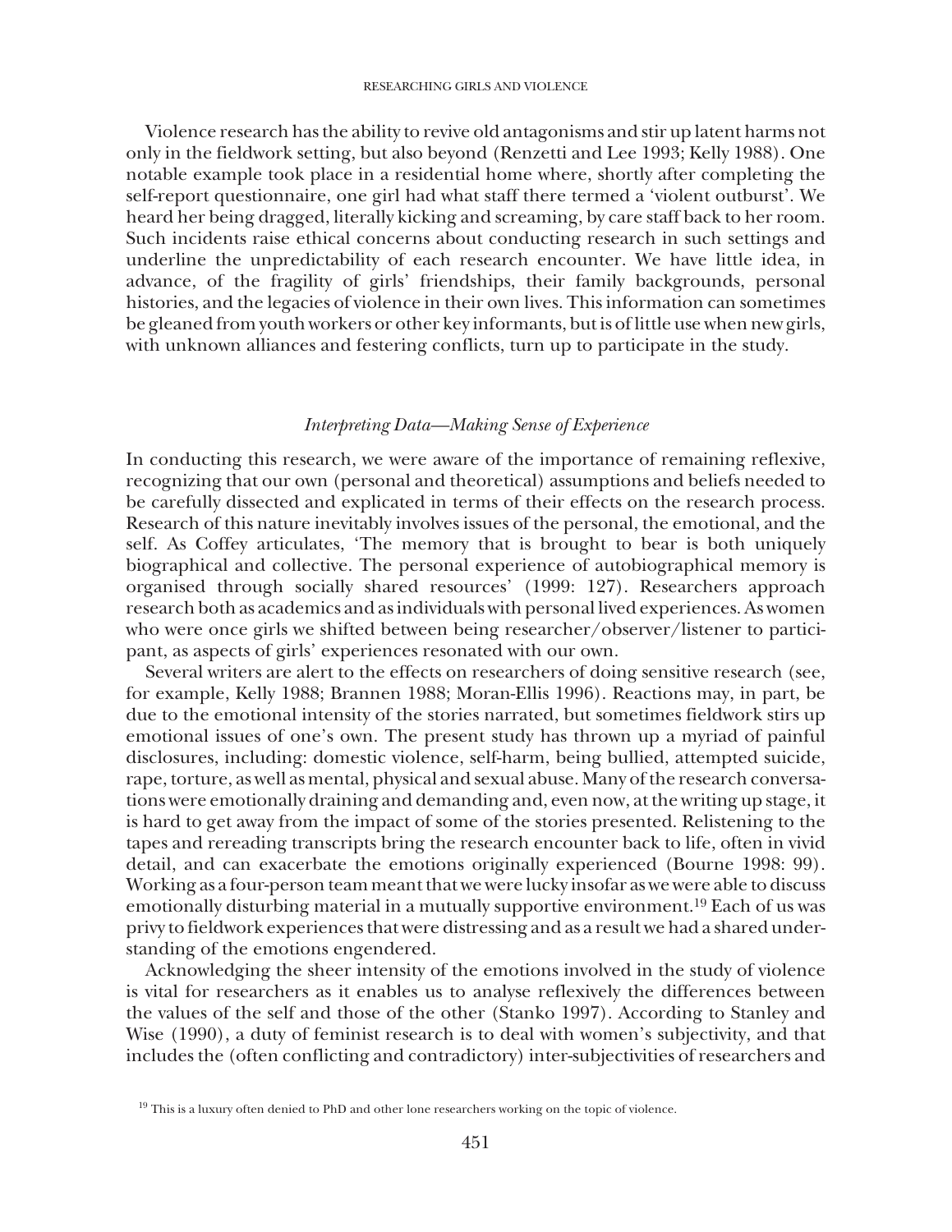participants. What we see often mirrors our own experience as girls as the girls encounter many of the things that we remember doing or experiencing. A danger is, of course, that we begin to attribute *our* own views and motivations to *their* experiences. In this context, issues of power and control are again crucial in shaping the production of data for interpretation. We need to ask ourselves: To what extent do we reconstruct girls' experiences according to a narrative that is comfortable to us as individuals? What silences do we reproduce?

A recurrent example of where we had to balance our own interpretation of events with those of our participants was in relation to girls' definitions of what 'counted' as violence. In our presence, girls often took part in what they described as 'play fighting' or 'royal rumbles'. This took the form of dead-arm punches, arm wrenching, hair tugs, sitting on and slapping one another—all of which were accompanied by much laughter. Girls explained this as 'not violent', as 'okay', or as 'just having a laugh'. However, we observed so-called 'playful' behaviour where equality amongst girls did not seem (to us) to be the case—as 'play' fighting escalated into kicking and punching, and certain girls seemed targeted as victims. Hence while we try to avoid making judgments according to our criteria (personal or academic) on the intensity of the 'violent' experiences related to us, the only basis we have for this is what girls say and even this can be disputed. Although we have tried not to be tied to preconceived frameworks, we necessarily come away from each research encounter with a view. There is no such thing as a 'neutral' account of violence. Physical violence is something about which we have strong normative views, and these can encroach on our interpretations.

As Morris *et al.* have acknowledged, 'The closer our subject area is to our own lives and experiences, the more we can expect our own beliefs to shape . . . the interpretations we generate' (1998: 222). An example of this occurred during the first phase of the research, when one of the researchers was conducting fieldwork at her previous secondary school. She became aware that a group of girls completing the questionnaire was taunting another pupil. Despite appearing visibly distressed, this girl assured the researcher that she was 'okay' and 'not bothered' who responded by asking the 'bullies' to stop making hurtful remarks—they said they were only 'having a laugh'—and telling the 'victim' that she could sit somewhere else. On writing up her field-notes, the researcher reflected that the fact of having had (what appeared to be) a very similar experience—being bullied by girls at the same school—had had a direct impact upon how she interpreted the incident. In other words, she drew on her own experiences as a girl to explain participants' behaviour (as bullying, hurtful), rather than listening to the their own views and understandings (as only a bit of fun, not upsetting).

Inter-subjectivities exist not only between the researcher and the researched, but also between different members of the research team. As individuals within a research team we each have different biographies (in terms of age, class, cultural background and research training and experience) and so experience the research process differently. In addition to impacting upon what we 'see' as individuals, our individual biographies and self-presentation make a difference to how we are perceived by 'gatekeepers' and those taking part in the study. Girls responded to each of us quite differently and so, on subsequent occasions, with the same groups of girls, each of us came away with a different impression. Whilst attention has been paid to the emotionality, experience and subjectivity of individual researchers, discussion of these issues where there are more than one researcher involved is relatively scarce (see Kelly *et al.* 1994). As the nature of data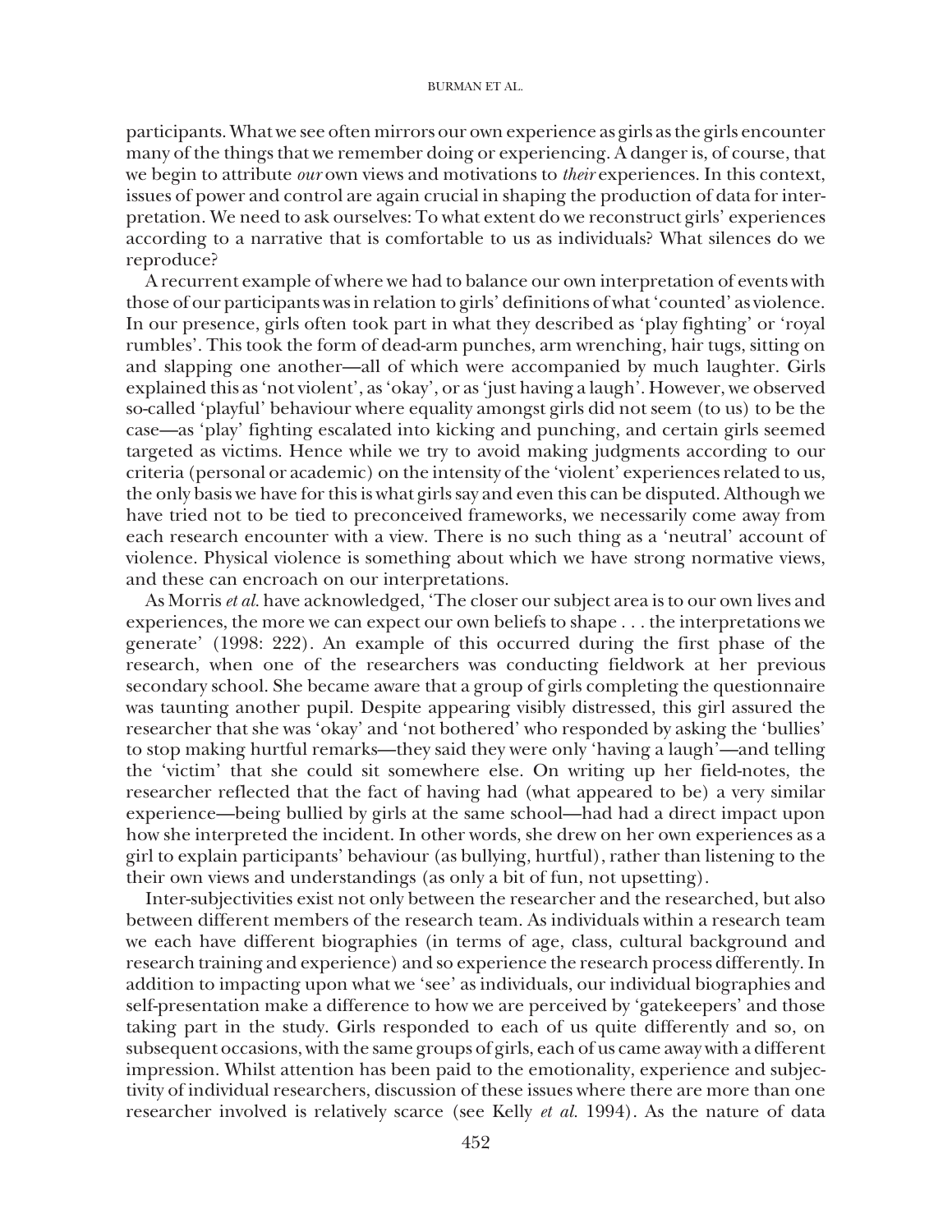generated is contingent upon the individual carrying out the research, then individual researchers may provide disparate perspectives and understandings of the research process and the research data, depending upon their varying knowledges, experiences and backgrounds.

An example of this lack of 'fit', between what we conceptualize or prioritize as individual researchers, relates to our recollection of group discussions with young women. All of our group discussions were co-moderated. At the end of each session, the two researchers completed a proforma that recorded details about the group dynamics and key issues discussed (for example, age differences and growing out of violence, threatening spaces, appearance as a key feature of inclusion/exclusion). On occasions, there were differences between what different members of the research team noted as important. Sometimes there were also differences in what they *both* recalled and what was actually recorded on tape. This was more than just an inaccuracy caused through mishearing or recall difficulties—in some cases it was a fundamental misinterpretation of what girls had said. Whilst such inconsistencies can be partially accounted for by the different modes of recording data—one where verbal data is privileged (transcript of tape) and the other where visual and non-verbal forms are evident (where researcher is watching closely for girls' reactions, body-language, posturing etc. as they speak)—the crucial question remains. That is, how do we deal with competing accounts between different members of the research team, whilst simultaneously taking account of girls' experiences and subjectivity? One way of addressing this issue was to ensure that all qualitative data were coded by two researchers. This can be very time-consuming, although it did go some way towards dealing with inconsistencies. Wherever possible, we try to explain the grounds on which particular interpretations have been made, by making explicit the process of decision making that produces the interpretation and the logic of the method on which these decisions are made. In common with other feminist research endeavours (see Maynard and Purvis 1994) we acknowledge the complexity and potential contradiction, and recognize the possibility of silences and absences in the data. Yet our experience would suggest that differences could also be seen as a research strength, as they can foster a higher level of conceptual thinking than individuals working alone. This can be particularly enriching for the process of analysis (Barry *et al*. 1999).

Whereas collaborative research shares similar limitations of lone research, it also presents 'special opportunities for expanding and improving the ways in which [researchers] present their work' (May and Pattillo-McCoy 2000). Most notably, it can provide a richer description than individual endeavour alone, by highlighting perceptual inconsistencies and thereby recognizing the influence of researchers' personal and intellectual background(s) on the collection and recording of data. Of course, the difficulty is that most academic texts require at least some suggestion that the author is offering the 'truth' about the field he or she has studied. We need to be able to present a coherent report to our funding body, and avoid the danger of retreating into epistemological and moral relativism. Research accounts that refuse to downplay the perceptual inconsistencies of two or more researchers highlight that there is no one truth or reality. After all, as Miri Song (1998) has acknowledged, the presentation of a polished, linear account does not in itself enhance the validity of the information contained therein. Reflexive accounts that indicate awareness that they are ultimately subjective are surely more credible than those feigning objectivity.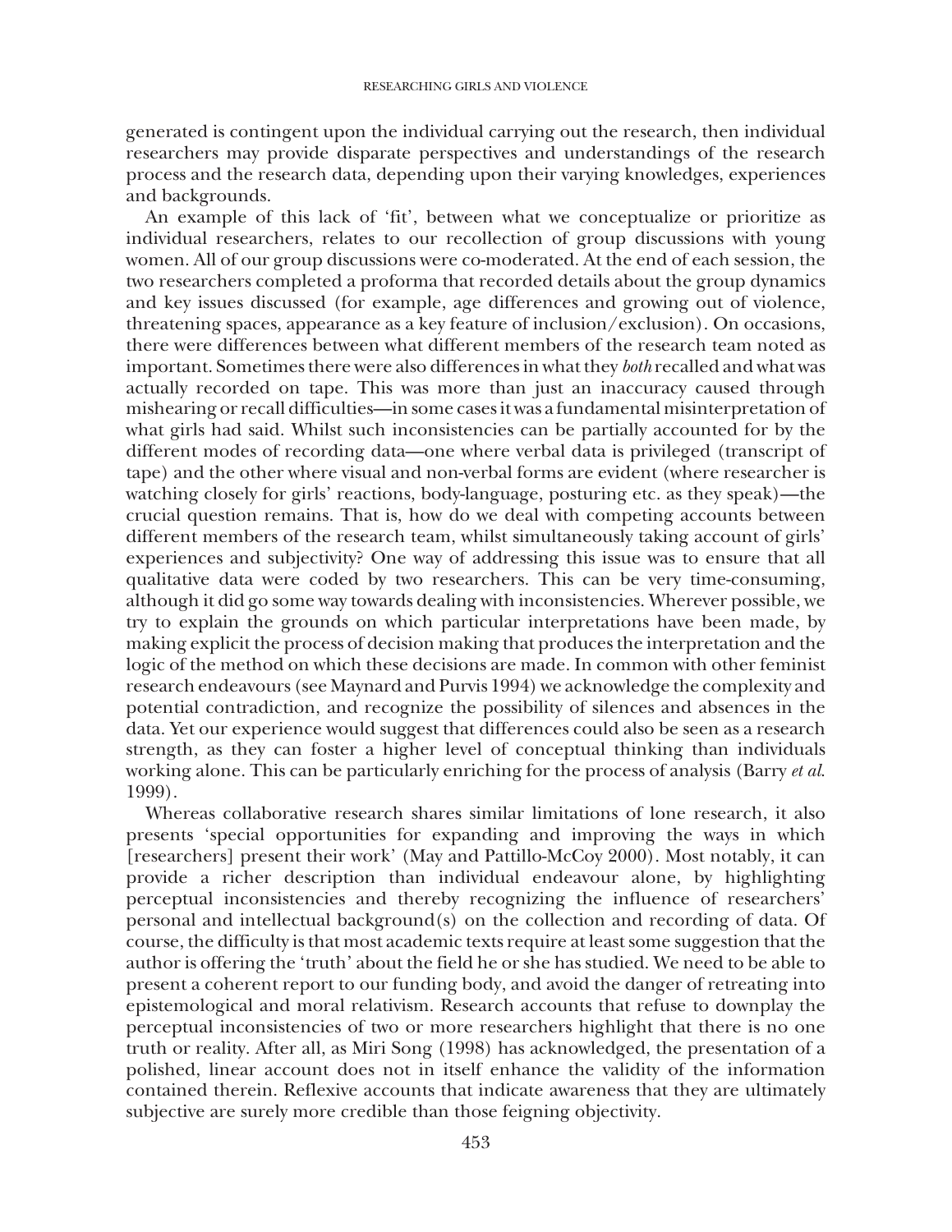## *Disclosure and Representation*

A key dimension of our work is to chart commonalties in the ways in which violence is experienced and utilized by young women, against the recognition that their views and experiences are not homogenous and vary according to age, ethnicity, class and personal experiences. In grounding our study in the lives of our research participants, we follow the general feminist axiom that recognizes 'experience' as an essential category of everyday knowledge that structures life in important ways. It has been well argued that experience is a starting point for feminist knowledge (see, for example, Harding 1987; Stanley and Wise 1990) but that experiences remain insufficient in themselves (Ramazanoglu 1989). There are two problematic issues here: the range of girls' experiences and how we interpret them.

Accounts will vary according to where respondents are socially positioned, their memory, and the context of the telling, as well as their wish to talk. Many of the girls in our study had not previously had the opportunity to talk about violence or associated issues, or to think about violence in relation to themselves in the way in which it was raised in the research encounter (thinking about fights between siblings, for example). Similarly, not all girls had the same ability to verbalize their experiences; whilst some were able to give detailed accounts of violence in their lives, to speak in a clear and articulate way, and to express their ideas coherently, others were not. Some girls talk a 'violent talk'; they speak about their own violence—sometimes quite explicitly and graphically; and they also relay their experiences of violence—sexual, physical and emotional. This ability to 'speak violence' also varies across different groups of girls and much has to do with the setting and context in which the research takes place. In some settings, such as residential schools and secure units where the experience of violence is often part of the reason a girl is being 'looked after', girls can be very forthcoming. Girls in such circumstances often operate an informal sharing of experiences between themselves, in addition to more formal interactions with staff that address violence explicitly. On many occasions, girls spoke to us—and each other—about being 'battered', raped, physically and sexually abused by family members and acquaintances and about being violent themselves in words that were forthright, highly descriptive, and sometimes shocking. Other girls talked much more tentatively about violence; some used rhetorical devices in the 'telling' and others did not speak at all. In common with research on women's experiences of violence (Kelly 1988), we found that many girls did not identify or name their experiences as 'violent', and often minimized the harm done to, or by, them.

The second issue relates to the interpretation of girls' experience. There is no such thing as an authentic experience unmediated by interpretation. Stories, narratives, accounts do not remain unchanged, but are edited, rewritten, and interpreted away from the social relationships in which they occurred. Reaching conclusions in research is a social process and interpretation of data is always a 'political, contested and unstable activity' (Maynard and Purvis 1994: 7). 'Working up' of data into a sociological research account inevitably places greater emphasis upon different ways of knowing about social life.

In any research there is always a danger that the voices of particular groups or participants become selected out, misinterpreted or misunderstood and problems of interpretation and representation were particularly pertinent here. In particular, we had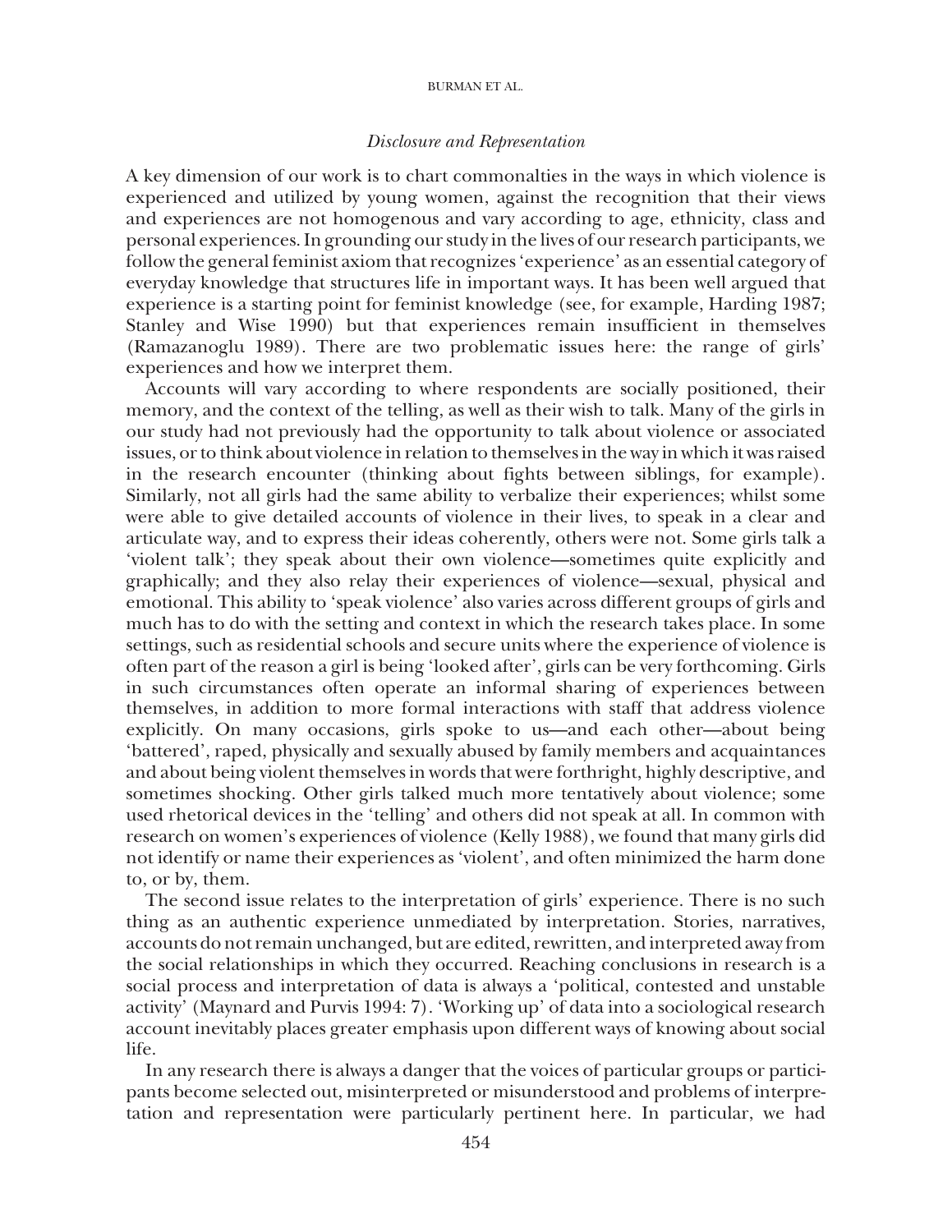problems in trying to find the terminology to reflect adequately the range of views and experiences about which girls told us, and in interpreting the similarities in accounts as well as the differences. An informing premise of the research was to 'give voice' to the cross-section of girls and young women who took part, in order to allow a public representation of their personal and social lives and understandings and conceptualizations of violence. For marginalized (and private) voices to be heard and communicated as public knowledge there must be an engagement with the issue of interpretation. As highlighted above, young peoples' voices are particularly susceptible to being marginalized and girls, in particular, are a socially silenced group. Their voices are rarely heard and they wield little power in the public sphere. Whilst we do not wish to mute the voices of our research respondents, there is a delicate balance to be struck between 'giving them voice' and opening them up to the possibilities of misappropriation and subjugation.

In particular, we continue to grapple with what Renzetti and Lee (1993) call the 'politics of disclosure'. Out of all of the data that we have accumulated exactly what, and how much, should be disclosed, to whom, and how should this be done? What do we include and what do we leave out? Do we apply a degree of self-censorship to some aspects of the data and, if so, which? Should we intentionally omit some material and, if so, how can we justify including other material?<sup>20</sup> As researchers researching private lives, yet working within an academic discourse, we are essentially straddling two social worlds. During the fieldwork and analysis, we are immersed in the less visible, private, personal lived experiences of girls. In disseminating these experiences to academic and wider audiences we enter the public sphere. Ribbens (1998) describes this as being at the 'edges' of different social worlds. Being 'at the edges' results in an inherent tension between privileging girls' accounts, on the one hand, and representing these within an academic framework, on the other. We want to remain true to the forms of knowledge that we gain in such private, personal settings but as researchers we also need to serve an academic audience, and beyond.

From the outset of the study, we have been mindful of the need to try to think through the potential results of our work, as well as possible areas of controversy or contention, as a way of anticipating potential distortions and misinterpretations. Consequently, some early decisions were made with both our intended and potential audiences in mind. Inevitably this brought with it more dilemmas, and forced us to consider, at an early stage, who the research was 'for' (see Edwards and Ribbens 1998). Considering the competing needs of multiple audiences and the methods of dissemination required to meet these needs is a fruitful (if potentially daunting) way to focus the mind. Reminding ourselves about why we embarked on the study has been a useful strategy throughout the process of doing it. A main reason is that we decided that there is value in making the experiences of girls available to public audiences. This in itself raises many difficulties, some of which we cannot resolve, but only manage in a principled and reflexive way.

 $20$  In many ways, this mirrors our preoccupations with what and how much of ourselves we include/reveal throughout the research process.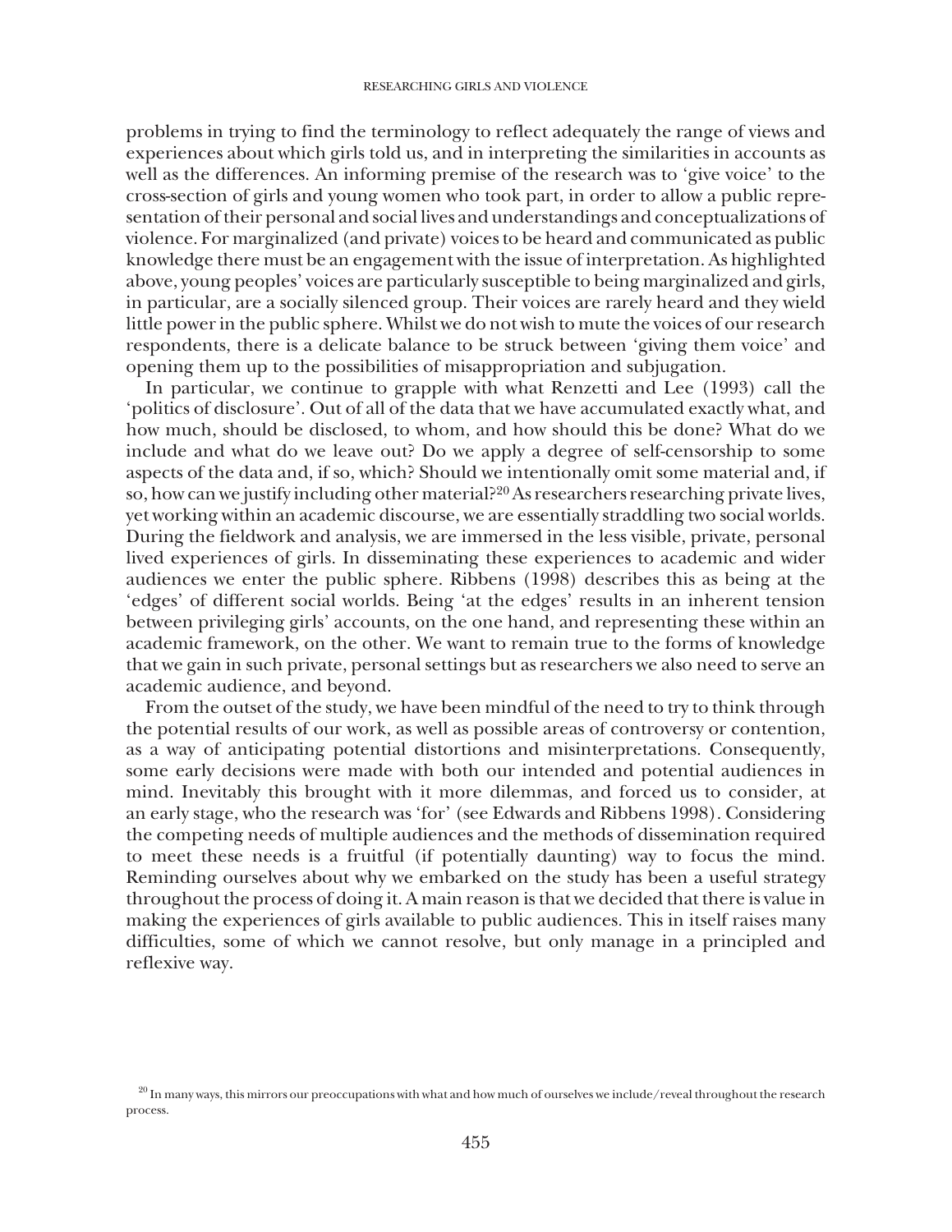#### *Conclusion*

As the discussion above will hopefully illustrate, whilst we anticipated a number of practical dilemmas and challenges we would likely be confronted with, we certainly did not anticipate the centrality and importance of such challenges (and the means to overcome them) to the overall progress of the research and the insight gained. Having to engage with the theoretical and practical problems that arise and work through the layers of complexity involved has undoubtedly enhanced our research. Notably, thinking reflexively about the research process has forced us to re-examine the role of the researcher(s) and how that has impacted upon the data collection process and the data generated. It reminds us that there is neither one truth nor one objective reality in social scientific enquiry. As a result we need to be able to make explicit both the nature of the dilemmas and challenges that we face, as well as the losses and the gains that result from each of our decisions.

## **REFERENCES**

ADLER, R. (1975), *Sisters in Crime.* New York: McGraw Hill.

- ALDERSON, P. (1995), *Listening to Children: Children, Ethics, and Social Research.* London: Barnardos.
- ALLDRED, P. (1998), 'Ethnography and Discourse Analysis: Dilemmas in Representing the Voices of Children', in R. Edwards and J. Ribbens, *Feminist Dilemmas in Qualitative Research: Public Knowledge and Private Lives*. London: Sage.
- ARCHER, D. (1998), 'Riot Girl and Raisin Girl: Femininity within the Female Gang—The Power of the Popular', in J. Vagg and T. Newburn, eds., *The British Criminology Conference: Selected Proceedings. Volume 1: Emerging Themes in Criminology.* Papers from the 1998 British Criminology Conference, Loughborough University.

ARTZ, S. (1998), *Sex, Power and the Violent School Girl*. Toronto: Trifolium Books.

- BARBOUR, R. (1998), 'Engagement, Representation and Presentation in Research Practice', in R. Barbour and G. Huby, eds., *Meddling With Mythology: Aids and the Social Construction of Knowledge* Routledge: London.
- BARBOUR, R. and HUBY, G. (1998), eds., *Meddling With Mythology : Aids and the Social Construction of Knowledge.* Routledge: London.
- BARBOUR, R. and KITZINGER, J. (eds.) (1999), *Developing Focus Group Research: Politics Theory and Practice*. London: Sage.
- BARRY, C. A. ET AL. (1999), 'Using Reflexivity to Optimise Teamwork', *Qualitative Research Health Research*, 9/1: 24–44.
- BASKIN, D. and SOMMERS, I. (1993), 'Females' Initiation into Violent Street Crime', *Justice Quarterly*, 10/4: 559–81.

——(1998), *Casualties of Community Disorder: Women*'*s Careers in Violent Crime.* Oxford: Westview Press.

- BOURNE (1998), 'Researchers Experience Emotions Too', in R. Barbour and G. Huby, eds., *Meddling With Mythology: Aids and the Social Construction of Knowledge.* Routledge: London.
- BRAITHWAITE, J. and DALY, K. (1994), 'Masculinities, Violence and Communitarian Control', in T. Newburn and E. Stanko, eds., *Just Boys Doing Business? Men, Masculinities and Crime.* London: Routledge.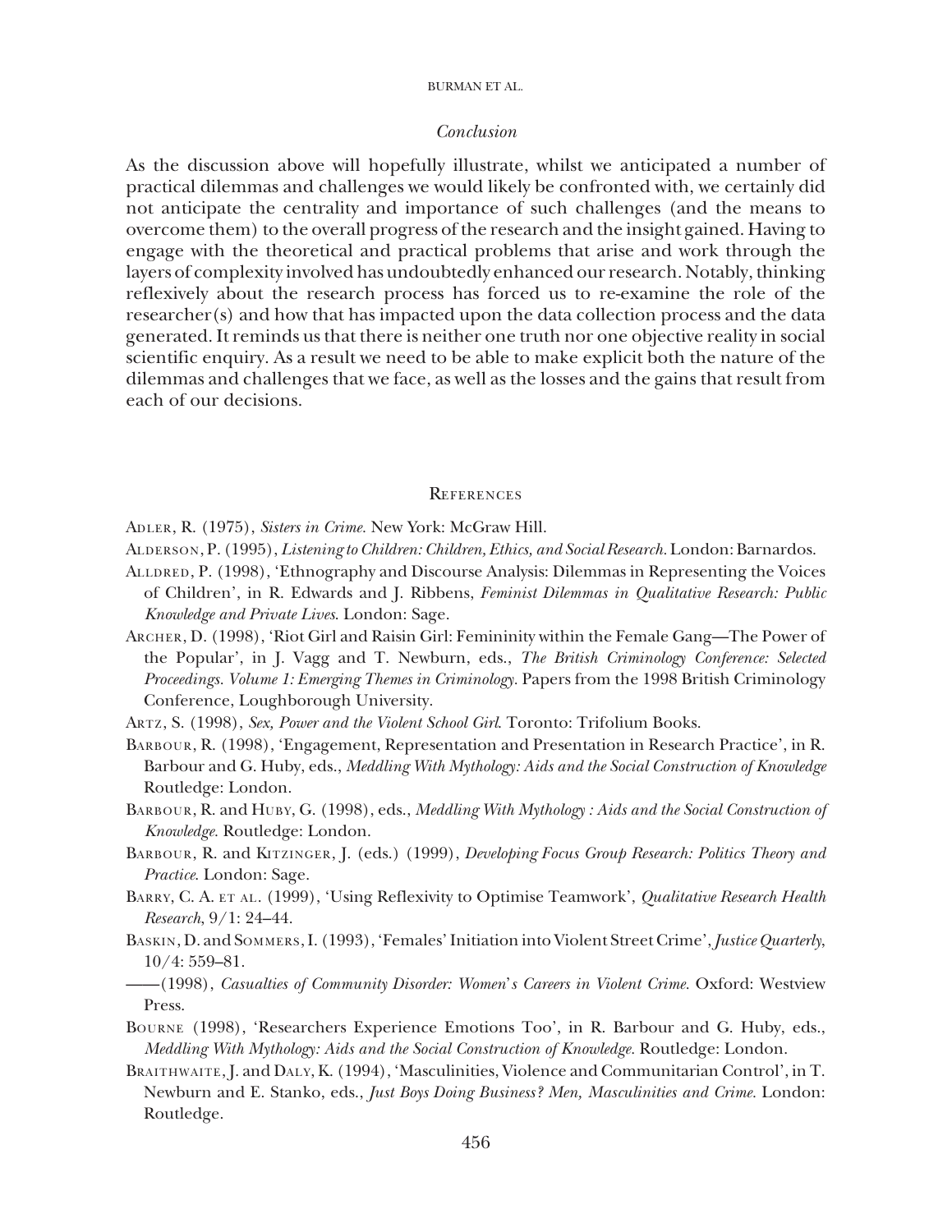- BRANNEN, J. (1988), 'Research Note: The Study of Sensitive Subjects: Notes on Interviewing', *Sociological Review*, 36/3: 552–63.
- BRINKWORTH, L. and BURRELL, I. (1994), 'Sugar 'n Spice . . . Not At All Nice', *Sunday Times*, 27 November.
- BURMAN, M., TISDALL, K. and BROWN, J. (1997), unpublished report to the Calouste Gulbenkian Fundation.
- CAMPBELL, A. (1981), *Girl Delinquents*. New York: St Martin's.
- ——(1984), *The Girls in the Gang*. Oxford: Basil Blackwell.
- ——(1990), 'Female Participation in Gangs', in C. R. Huff, ed., *Gangs in America*. Newbury Park, CA: Sage.
- CARTMEL, F. and FURLONG, A. (1997), *Young People and Social Change: Individualisation and Risk in Late Modernity*. Buckingham: Open University Press.
- CHESNEY-LIND, M. (1993), 'Girls, Gangs and Violence: Reinventing the Liberated Female Crook', *Humanity and Society*, 17: 321–44.
- ——(1997), *The Female Offender: Girls, Women and Crime.* Thousand Oaks: Sage.
- CHESNEY-LIND, M. and SHELDEN, R. (1992), *Girls' Delinquency and Juvenile Justice.* Pacific Grove, CA: Brooks/Cole.
- COFFEY, A. (1999),*The Ethnographic Self—Fieldwork and the Representation of Identity*. London: Sage.
- COGGAN, A. (2000), 'Debt, Drugs and an Ordinary Girl Turned Murderer',*Daily Express*, 10 March.
- COHEN, J. (1994), '"The Great Moll Reversal": Violent Crime by Women', *Sunday Times*, 20 February.
- CURRIE, D. and MACLEAN, B. (1997), 'The Interview as a Gendered Encounter', in M. Schwartz, ed., *Researching Sexual Violence against Women: Methodological and Personal Perspectives.* London: Sage.
- DOMENACH, J. M. (1981), *Violence and its Causes.* Paris: Unesco.
- EDWARDS, R. and RIBBENS, J. (1998), 'Living on the Edges: Public Knowledge, Private Lives, Personal Experience', in R. Edwards and J. Ribbens, *Feminist Dilemmas in Qualitative Research: Public Knowledge and Private Lives*. London: Sage.
- FINCH, J. (1984), '"It's Great Having Someone to Talk to"': The Ethics and Politics of Interviewing Women', in C. Bell and H. Roberts, eds., *Social Researching: Politics, Problems, Practice*. London: RKP.
- GELSTHORPE, L. 'Response to Martyn Hammersley's Paper: "On Feminist Methodology"', *Sociology*, 26/2: 213–18.
- GOLDE, P. (1970/1986), *Women in the Field: Anthropological Experiences*. Berkeley, CA: University of California Press.
- GRAHAM, J. and BOWLING, B. (1995), *Young People and Crime*, Home Office Research Study 145. London: HMSO.
- GREEN, J. and HART, L. (1999), 'The Impact of Context on Data', in R. Barbour and J. Kitzinger, eds., *Developing Focus Group Research: Politics Theory and Practice.* London: Sage.
- HAGAN, J., GILLIS, A., and SIMPSON, J. (1985), 'The Class Structure of Delinquency: Toward a Power Control Theory of Common Delinquent Behaviour', *American Journal of Sociology*, 90: 1151–78.
- HAGAN, J., SIMPSON, J., and GILLIS, A. (1987), 'Class in the Household: A Power-Control Theory of Gender and Delinquency', *American Journal of Sociology*, 92: 788–816.
- HAMMERSLEY, M. and ATKINSON, P. (1995), *Ethnography: Principles in Practice*, 2d ed. London: Routledge.
- HARDING, S. (1987), *Feminism and Methodology.* Milton Keynes: Open University Press.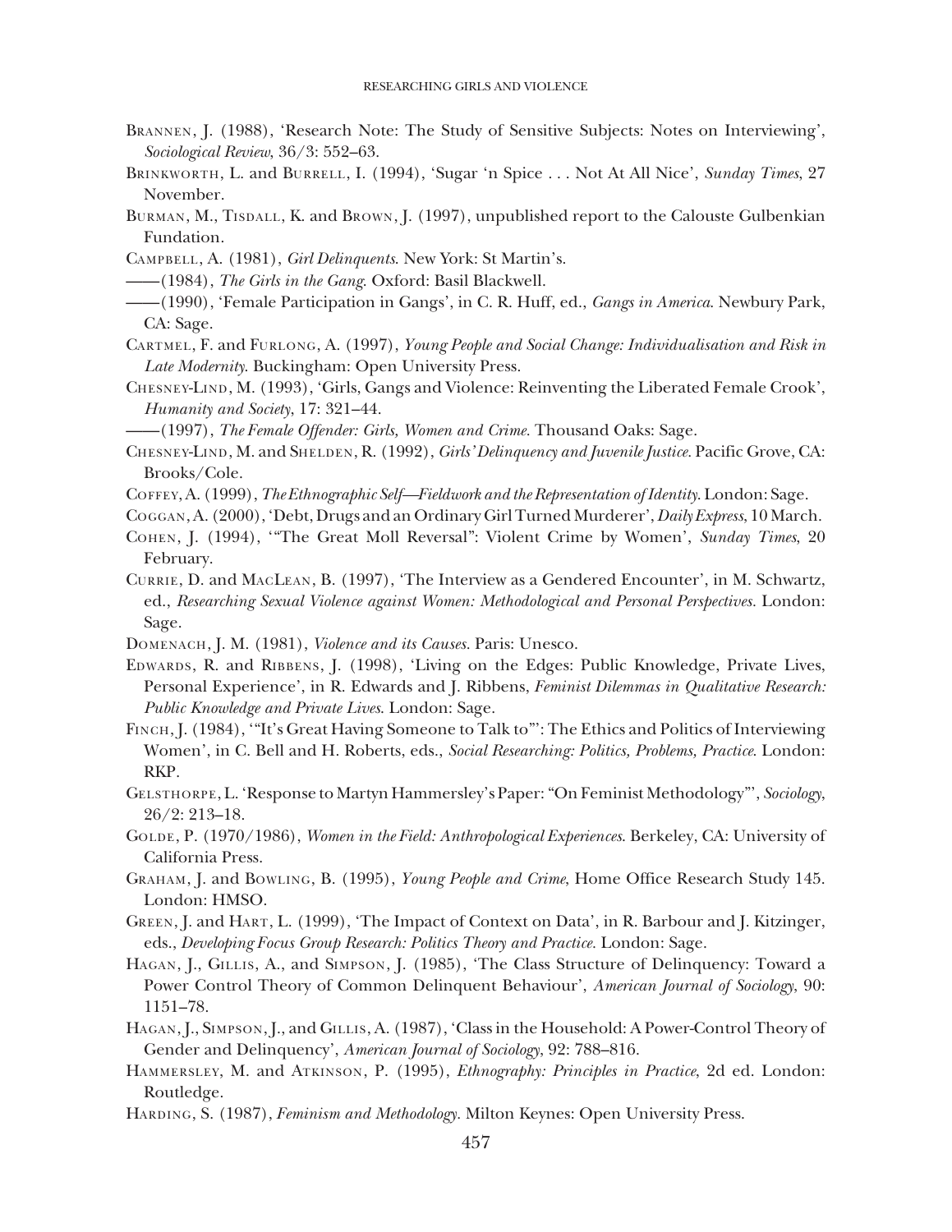- HARDY, A. and HOWITT, D. (1998), 'Fighting in Adolescent Females: A Test of Gendered Representation, Gendered Trait and Gender Role Conflict/Transition Theories', paper presented at Psychology Postgraduate Affairs Group Annual Conference, Derby.
- HEIDENSOHN, F. (1985), *Gender and Crime*. London: Macmillan.
- HEY, V. (1997), *The Company She Keeps: An Ethnography of Girls' Friendships*. Buckingham: Open University Press.
- HOLLAND, J. and RAMAZANOGLU, C. (1994), 'Coming to Conclusions: Power and Interpretation in Researching Young Women's Sexuality', in M. Maynard and J. Purvis, eds., *Researching Women*'s *Lives from a Feminist Perspective.* London: Taylor and Francis.
- HOLLAND, J., RAMAZANOGLU, C., SCOTT, S., SHARPE, S. and THOMSON, R. (1994), 'Methodological Issues in Researching Young Women's Sexuality', in M. Burton, ed., *Challenge and Innovation: Methodological Advances in Social Research on HIV and AIDS*. London: Taylor Francis.
- JAMES, A., JENKS, C. and PROUT, A. (1998), *Theorising Childhood*. London: Polity Press.
- KELLY, L. (1988), *Surviving Sexual Violence.* Cambridge: Polity Press.
- KELLY, L., BURTON, S. and REGAN, L. (1994), 'Researching Women's Lives or Studying Oppression', in M. Maynard and J. Purvis, eds., *Researching Women*'s *Lives from a Feminist Perspective.* London: Taylor and Francis.
- KENDALL, K. (1999), 'Victims of Girls' Violence', paper presented at the British Criminology Society Conference, Liverpool, July 1999.
- KNOWSLEY, J. (1994), 'Earrings, Bracelets and Baseball Bats: Girl Gangs in Spotlight After Attack on Hurley', *Sunday Telegraph*, 27 November.
- LEE, R. (1993), *Doing Research on Sensitive Topics.* London: Sage.
- LEES, S. (1986), *Losing Out: Sexuality and Adolescent Girls*. London: Hutchinson.
- MAUTHNER, M. (1998), 'Bringing Silent Voices into a Public Discourse: Researching Accounts of Sister Relationships', in R. Edwards and J. Ribbens, *Feminist Dilemmas in Qualitative Research: Public Knowledge and Private Lives*. London: Sage.
- MAY, R. and PATILLO-MCCOY, M. (2000), 'Do You See What I See? Examining a Collaborative Ethnography', *Qualitative Enquiry*, 6/1: 65–87. Sage.
- MAYNARD, M. (1994), 'Methods, Practice and Epistemology: The Debate about Feminism and Research', in M. Maynard and J. Purvis, eds., *Researching Women*'*s Lives from a Feminist Perspective.* London: Taylor and Francis.
- ——(1998), 'Feminists' Knowledge and Knowledge of Feminisms: Epistemology, Theory, Methodology and Method', in T. May and M. Williams, eds., *Knowing the Social World*. Buckingham: OUP.
- MAYNARD, M. and PURVIS, J. (eds.) (1994), *Researching Women*'s *Lives from a Feminist Perspective.* London: Taylor and Francis.
- MITCHELL, V. (2000), 'What Turned This Innocent Young Schoolgirl into Murderer?', *Daily Mail*, 10 March.
- MORAN-ELLIS, J. (1996), 'Close to Home: The Experience of Researching Child Sexual Abuse', in M. Hester, I. Kelly and J. Radford, eds., *Women, Violence and Male Power*. Open University Press.
- MORRIS, K., WOODWARD, D. and PETERS, E. (1998), '"Whose Side Are You On?" Dilemmas in Conducting Feminist Ethnographic Research with Young Women', *International Journal Of Social Research Methodology*, 1/3: 217–30.
- MVA CONSULTANCY (1998), *The 1996 Scottish Crime Survey: First Results.* Edinburgh: The Scottish Office.
- NEWBURN, T. and STANKO, E. (eds.) (1994), *Just Boys Doing Business? Men, Masculinities and Crime*. London: Routledge.